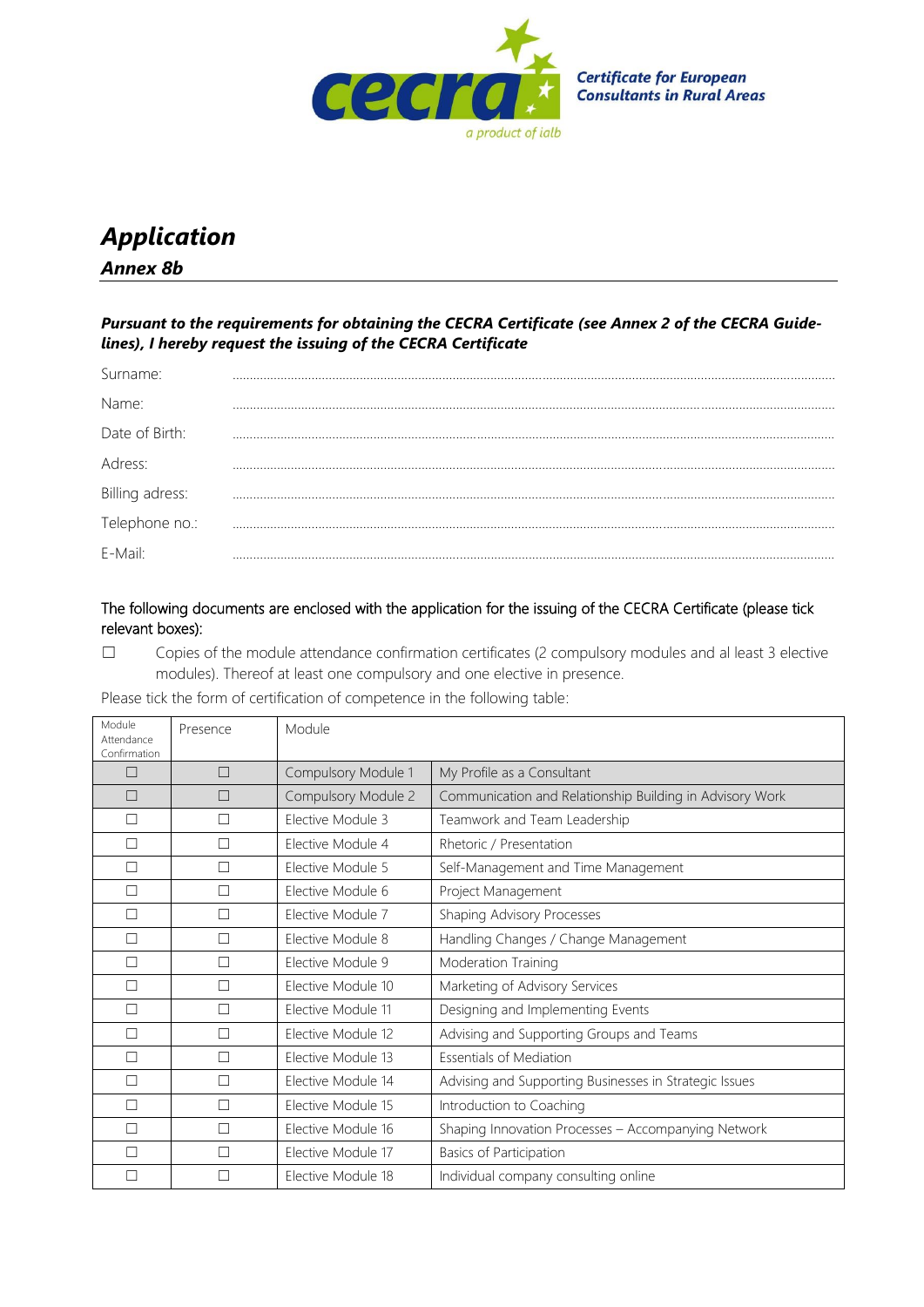| $\Box$            |                                                                                                                                                                                                                                                                                                                                                                                                                                                                                                                                                                                                                                                                                                                      | $\Box$ | Elective Module 19                                | Working with groups online                                                                          |  |  |  |
|-------------------|----------------------------------------------------------------------------------------------------------------------------------------------------------------------------------------------------------------------------------------------------------------------------------------------------------------------------------------------------------------------------------------------------------------------------------------------------------------------------------------------------------------------------------------------------------------------------------------------------------------------------------------------------------------------------------------------------------------------|--------|---------------------------------------------------|-----------------------------------------------------------------------------------------------------|--|--|--|
|                   |                                                                                                                                                                                                                                                                                                                                                                                                                                                                                                                                                                                                                                                                                                                      |        |                                                   |                                                                                                     |  |  |  |
| П                 | Copies of the certificates required for certification (degree course, vocational training, etc.)                                                                                                                                                                                                                                                                                                                                                                                                                                                                                                                                                                                                                     |        |                                                   |                                                                                                     |  |  |  |
|                   | Proof of at least two years' relevant vocational experience in the advisory sector within the last seven<br>years                                                                                                                                                                                                                                                                                                                                                                                                                                                                                                                                                                                                    |        |                                                   |                                                                                                     |  |  |  |
|                   | Proof of attendance of an event lasting at least one day in another country (presence or online)                                                                                                                                                                                                                                                                                                                                                                                                                                                                                                                                                                                                                     |        |                                                   |                                                                                                     |  |  |  |
|                   | Proof of research visit to an agency (min. 3 days) in another country, with moderated knowledge-sharing                                                                                                                                                                                                                                                                                                                                                                                                                                                                                                                                                                                                              |        |                                                   |                                                                                                     |  |  |  |
|                   | Thesis (self-reflection based on a case study: see CECRA Guidelines, Annex 6)                                                                                                                                                                                                                                                                                                                                                                                                                                                                                                                                                                                                                                        |        |                                                   |                                                                                                     |  |  |  |
|                   | Copy of an official ID with photograph                                                                                                                                                                                                                                                                                                                                                                                                                                                                                                                                                                                                                                                                               |        |                                                   |                                                                                                     |  |  |  |
|                   | I hereby confirm with my signature that the submitted copies correspond to the originals. I am aware<br>that obtaining a CECRA certificate illegally would make me liable to prosecution.<br>Data protection: The submitted documents will be filed at the CECRA-EUFRAS office for 10 years and af-<br>terwards destroyed. Data and addresses will not be passed on to third parties.                                                                                                                                                                                                                                                                                                                                |        |                                                   |                                                                                                     |  |  |  |
| $\vert \ \ \vert$ | With my signature, I accept the CECRA Guidelines and confirm that all the details I have given are true.<br>I am to pay the examination fee and any fees for advisory services or confirmations of equivalence within<br>30 days after receipt of the invoice. The application will be processed once the fees have been deposited<br>in the account of the Regional Certification Agency (see below for address). Up to twelve weeks are gen-<br>erally required for the processing and the decision.<br>I am aware that I am not entitled to a refund of the fees if the certificate cannot be issued.<br>In the event of a positive result by the Regional Certification Agency, the decision is passed on to the |        |                                                   |                                                                                                     |  |  |  |
|                   |                                                                                                                                                                                                                                                                                                                                                                                                                                                                                                                                                                                                                                                                                                                      |        | paid into the account of the CECRA-EUFRAS Office. | CECRA-EUFRAS Office. The CECRA Certificate will be handed over once the administrative fee has been |  |  |  |

Place, Date: ..........................................................................................

Signature: ..........................................................................................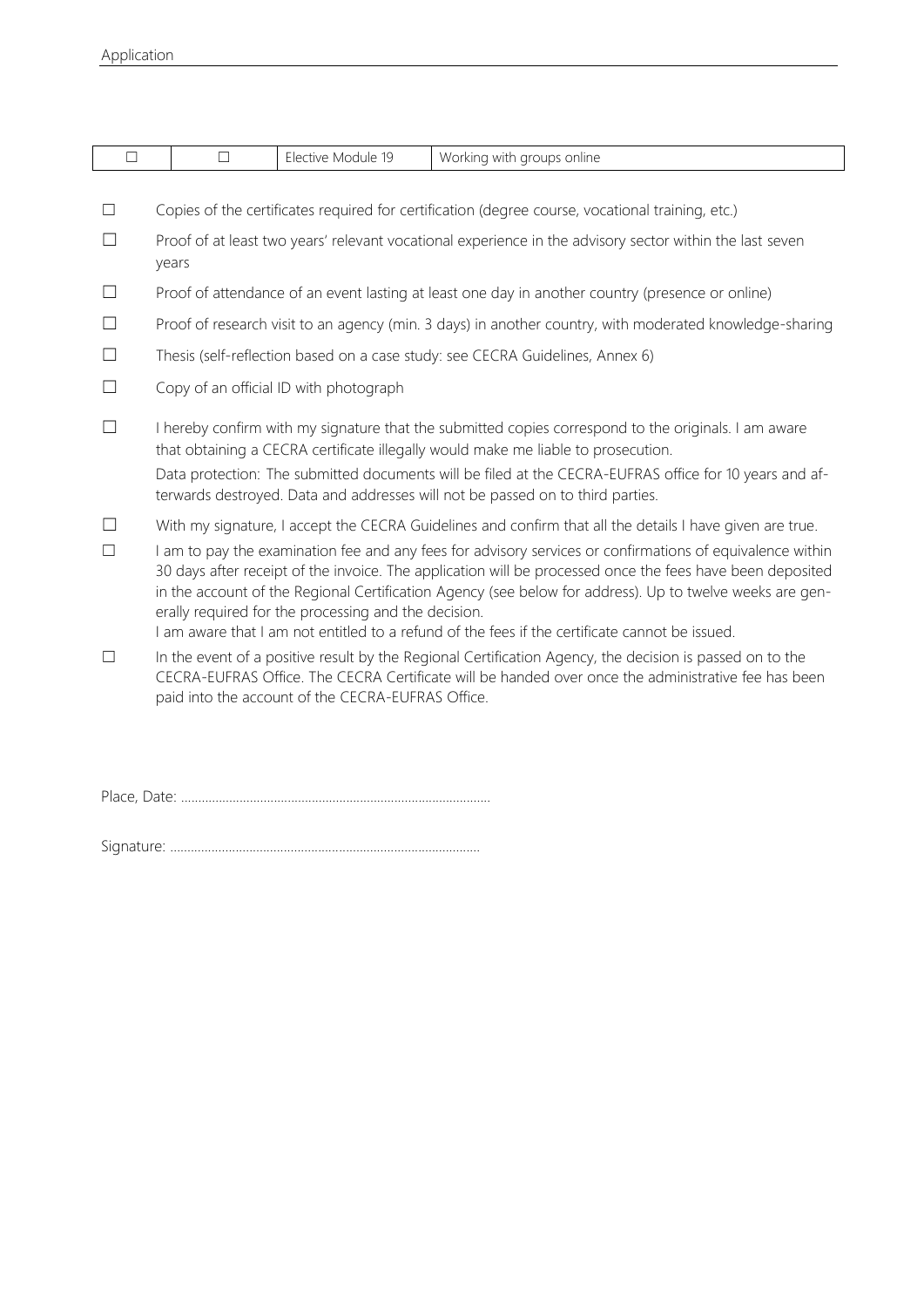*Please submit the application together with the photocopied documents to the Regional Certification Agency, where you live right now:*

| <b>Regional Certification Agency:</b>                                                             | <b>Responsible for the regions:</b> |
|---------------------------------------------------------------------------------------------------|-------------------------------------|
| Latvian Rural Advisory and Training Centre<br>andis.kursitis@llkc.lv                              | Latvia                              |
| TEAGASC – the Irish Agriculture and Food Development<br>Authority<br>george.ramsbottom@teagasc.ie | Ireland                             |
| University of Santiago de Compostela<br>florentino.diaz@usc.es                                    | Spain                               |
| Chamber of Agriculture and Forestry of Slovenia<br>igor.hrovatic@kgzs.si                          | Slovenia                            |
| Agricultural University of Athens<br>eleniz72@yahoo.gr                                            | Greece                              |
| Institute for Science Application in Agriculture<br>sstankovic@ipn.bg.ac.rs                       | Serbia                              |